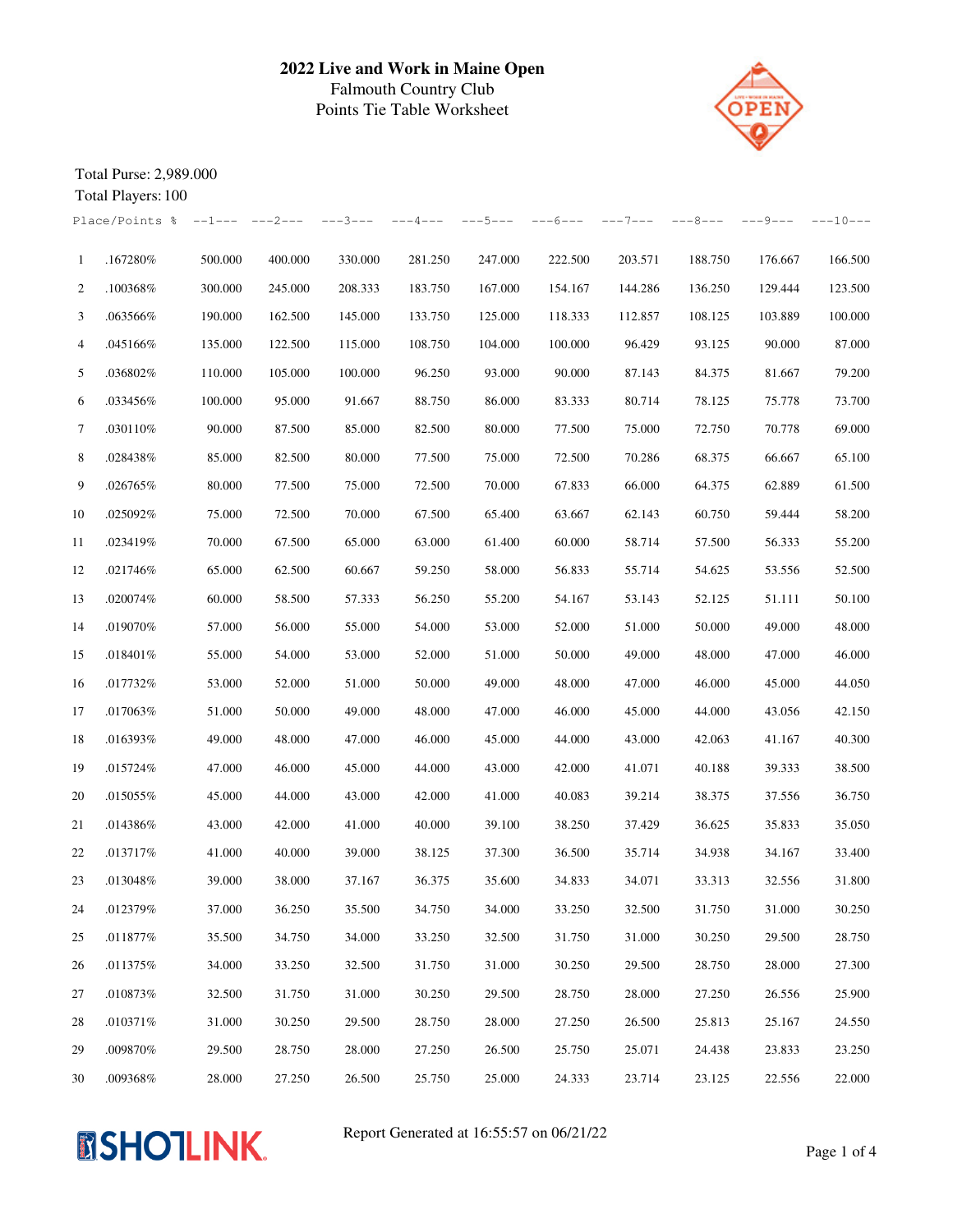

Total Purse: 2,989.000

|    | Total Players: 100                        |        |        |           |           |           |           |           |           |           |            |
|----|-------------------------------------------|--------|--------|-----------|-----------|-----------|-----------|-----------|-----------|-----------|------------|
|    | Place/Points $\frac{1}{6}$ --1--- ---2--- |        |        | $---3---$ | $---4---$ | $---5---$ | $---6---$ | $---7---$ | $---8---$ | $---9---$ | $---10---$ |
| 31 | .008866%                                  | 26.500 | 25.750 | 25.000    | 24.250    | 23.600    | 23.000    | 22.429    | 21.875    | 21.333    | 20.800     |
| 32 | .008364%                                  | 25.000 | 24.250 | 23.500    | 22.875    | 22.300    | 21.750    | 21.214    | 20.688    | 20.167    | 19.650     |
| 33 | .007862%                                  | 23.500 | 22.750 | 22.167    | 21.625    | 21.100    | 20.583    | 20.071    | 19.563    | 19.056    | 18.550     |
| 34 | .007360%                                  | 22.000 | 21.500 | 21.000    | 20.500    | 20.000    | 19.500    | 19.000    | 18.500    | 18.000    | 17.500     |
| 35 | .007026%                                  | 21.000 | 20.500 | 20.000    | 19.500    | 19.000    | 18.500    | 18.000    | 17.500    | 17.000    | 16.500     |
| 36 | .006691%                                  | 20.000 | 19.500 | 19.000    | 18.500    | 18.000    | 17.500    | 17.000    | 16.500    | 16.000    | 15.500     |
| 37 | .006357%                                  | 19.000 | 18.500 | 18.000    | 17.500    | 17.000    | 16.500    | 16.000    | 15.500    | 15.000    | 14.550     |
| 38 | .006022%                                  | 18.000 | 17.500 | 17.000    | 16.500    | 16.000    | 15.500    | 15.000    | 14.500    | 14.056    | 13.650     |
| 39 | .005688%                                  | 17.000 | 16.500 | 16.000    | 15.500    | 15.000    | 14.500    | 14.000    | 13.563    | 13.167    | 12.800     |
| 40 | .005353%                                  | 16.000 | 15.500 | 15.000    | 14.500    | 14.000    | 13.500    | 13.071    | 12.688    | 12.333    | 12.000     |
| 41 | .005018%                                  | 15.000 | 14.500 | 14.000    | 13.500    | 13.000    | 12.583    | 12.214    | 11.875    | 11.556    | 11.250     |
| 42 | .004684%                                  | 14.000 | 13.500 | 13.000    | 12.500    | 12.100    | 11.750    | 11.429    | 11.125    | 10.833    | 10.550     |
| 43 | .004349%                                  | 13.000 | 12.500 | 12.000    | 11.625    | 11.300    | 11.000    | 10.714    | 10.438    | 10.167    | 9.900      |
| 44 | .004015%                                  | 12.000 | 11.500 | 11.167    | 10.875    | 10.600    | 10.333    | 10.071    | 9.813     | 9.556     | 9.300      |
| 45 | .003680%                                  | 11.000 | 10.750 | 10.500    | 10.250    | 10.000    | 9.750     | 9.500     | 9.250     | 9.000     | 8.750      |
| 46 | .003513%                                  | 10.500 | 10.250 | 10.000    | 9.750     | 9.500     | 9.250     | 9.000     | 8.750     | 8.500     | 8.250      |
| 47 | .003346%                                  | 10.000 | 9.750  | 9.500     | 9.250     | 9.000     | 8.750     | 8.500     | 8.250     | 8.000     | 7.780      |
| 48 | .003178%                                  | 9.500  | 9.250  | 9.000     | 8.750     | 8.500     | 8.250     | 8.000     | 7.750     | 7.533     | 7.340      |
| 49 | .003011%                                  | 9.000  | 8.750  | 8.500     | 8.250     | 8.000     | 7.750     | 7.500     | 7.287     | 7.100     | 6.930      |
| 50 | .002844%                                  | 8.500  | 8.250  | 8.000     | 7.750     | 7.500     | 7.250     | 7.043     | 6.862     | 6.700     | 6.550      |
| 51 | .002676%                                  | 8.000  | 7.750  | 7.500     | 7.250     | 7.000     | 6.800     | 6.629     | 6.475     | 6.333     | 6.200      |
| 52 | .002509%                                  | 7.500  | 7.250  | 7.000     | 6.750     | 6.560     | 6.400     | 6.257     | 6.125     | 6.000     | 5.880      |
| 53 | .002342%                                  | 7.000  | 6.750  | 6.500     | 6.325     | 6.180     | 6.050     | 5.929     | 5.812     | 5.700     | 5.590      |
| 54 | .002175%                                  | 6.500  | 6.250  | 6.100     | 5.975     | 5.860     | 5.750     | 5.643     | 5.537     | 5.433     | 5.330      |
| 55 | .002007%                                  | 6.000  | 5.900  | 5.800     | 5.700     | 5.600     | 5.500     | 5.400     | 5.300     | 5.200     | 5.100      |
| 56 | .001940%                                  | 5.800  | 5.700  | 5.600     | 5.500     | 5.400     | 5.300     | 5.200     | 5.100     | 5.000     | 4.900      |
| 57 | .001874%                                  | 5.600  | 5.500  | 5.400     | 5.300     | 5.200     | 5.100     | 5.000     | 4.900     | 4.800     | 4.700      |
| 58 | .001807%                                  | 5.400  | 5.300  | 5.200     | 5.100     | 5.000     | 4.900     | 4.800     | 4.700     | 4.600     | 4.500      |
| 59 | .001740%                                  | 5.200  | 5.100  | 5.000     | 4.900     | 4.800     | 4.700     | 4.600     | 4.500     | 4.400     | 4.300      |
| 60 | .001673%                                  | 5.000  | 4.900  | 4.800     | 4.700     | 4.600     | 4.500     | 4.400     | 4.300     | 4.200     | 4.100      |



Report Generated at 16:55:57 on 06/21/22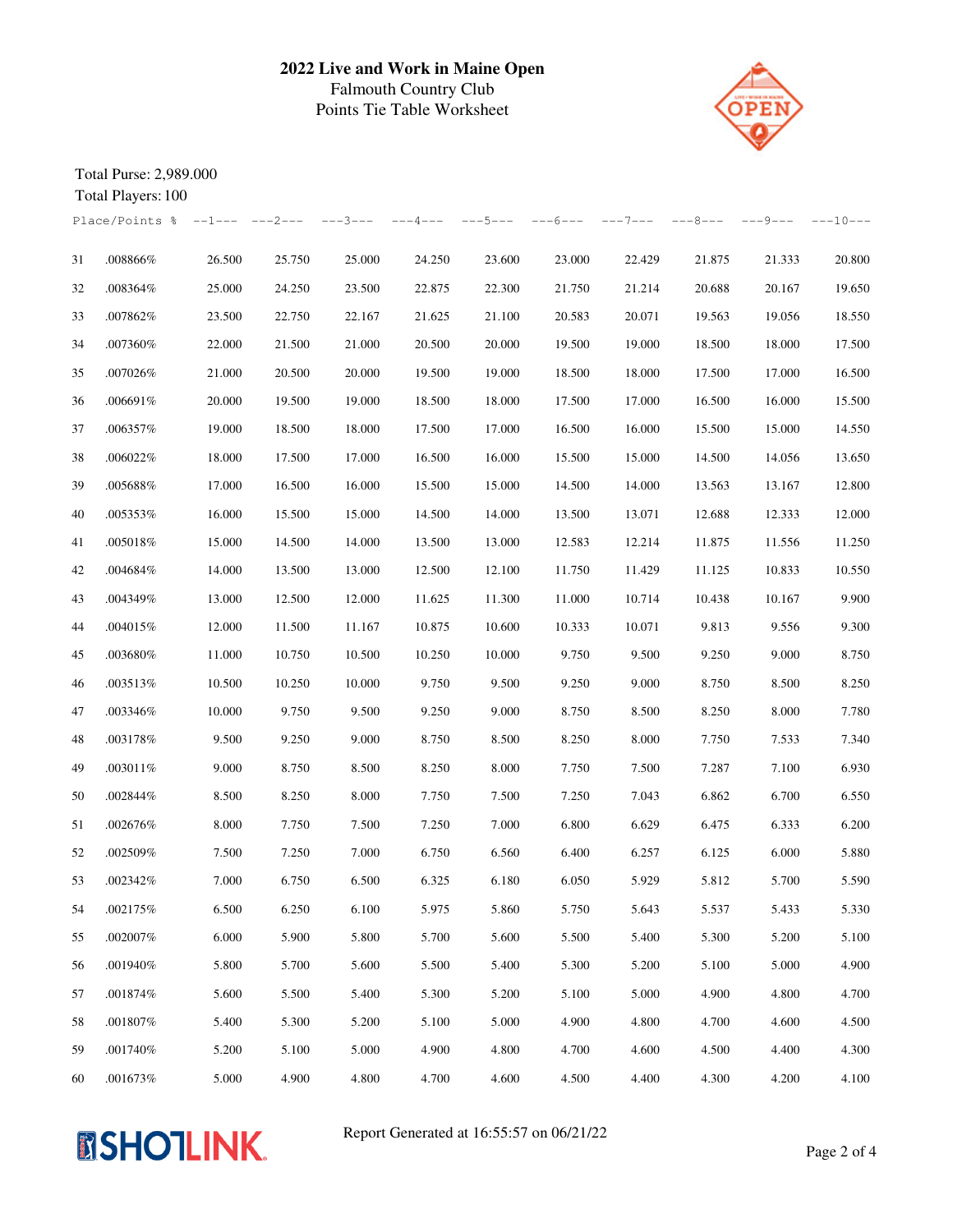

Total Purse: 2,989.000

|    | Total Players: 100                        |       |       |           |           |           |           |           |           |         |            |
|----|-------------------------------------------|-------|-------|-----------|-----------|-----------|-----------|-----------|-----------|---------|------------|
|    | Place/Points $\frac{1}{6}$ --1--- ---2--- |       |       | $---3---$ | $---4---$ | $---5---$ | $---6---$ | $---7---$ | $---8---$ | ---9--- | $---10---$ |
| 61 | .001606%                                  | 4.800 | 4.700 | 4.600     | 4.500     | 4.400     | 4.300     | 4.200     | 4.100     | 4.000   | 3.900      |
| 62 | .001539%                                  | 4.600 | 4.500 | 4.400     | 4.300     | 4.200     | 4.100     | 4.000     | 3.900     | 3.800   | 3.710      |
| 63 | .001472%                                  | 4.400 | 4.300 | 4.200     | 4.100     | 4.000     | 3.900     | 3.800     | 3.700     | 3.611   | 3.530      |
| 64 | .001405%                                  | 4.200 | 4.100 | 4.000     | 3.900     | 3.800     | 3.700     | 3.600     | 3.512     | 3.433   | 3.360      |
| 65 | .001338%                                  | 4.000 | 3.900 | 3.800     | 3.700     | 3.600     | 3.500     | 3.414     | 3.337     | 3.267   | 3.200      |
| 66 | .001271%                                  | 3.800 | 3.700 | 3.600     | 3.500     | 3.400     | 3.317     | 3.243     | 3.175     | 3.111   | 3.050      |
| 67 | .001204%                                  | 3.600 | 3.500 | 3.400     | 3.300     | 3.220     | 3.150     | 3.086     | 3.025     | 2.967   | 2.910      |
| 68 | .001138%                                  | 3.400 | 3.300 | 3.200     | 3.125     | 3.060     | 3.000     | 2.943     | 2.887     | 2.833   | 2.780      |
| 69 | .001071%                                  | 3.200 | 3.100 | 3.033     | 2.975     | 2.920     | 2.867     | 2.814     | 2.762     | 2.711   | 2.660      |
| 70 | .001004%                                  | 3.000 | 2.950 | 2.900     | 2.850     | 2.800     | 2.750     | 2.700     | 2.650     | 2.600   | 2.550      |
| 71 | .000970%                                  | 2.900 | 2.850 | 2.800     | 2.750     | 2.700     | 2.650     | 2.600     | 2.550     | 2.500   | 2.450      |
| 72 | .000937%                                  | 2.800 | 2.750 | 2.700     | 2.650     | 2.600     | 2.550     | 2.500     | 2.450     | 2.400   | 2.350      |
| 73 | .000903%                                  | 2.700 | 2.650 | 2.600     | 2.550     | 2.500     | 2.450     | 2.400     | 2.350     | 2.300   | 2.250      |
| 74 | .000870%                                  | 2.600 | 2.550 | 2.500     | 2.450     | 2.400     | 2.350     | 2.300     | 2.250     | 2.200   | 2.150      |
| 75 | .000836%                                  | 2.500 | 2.450 | 2.400     | 2.350     | 2.300     | 2.250     | 2.200     | 2.150     | 2.100   | 2.050      |
| 76 | .000803%                                  | 2.400 | 2.350 | 2.300     | 2.250     | 2.200     | 2.150     | 2.100     | 2.050     | 2.000   | 1.950      |
| 77 | .000769%                                  | 2.300 | 2.250 | 2.200     | 2.150     | 2.100     | 2.050     | 2.000     | 1.950     | 1.900   | 1.855      |
| 78 | .000736%                                  | 2.200 | 2.150 | 2.100     | 2.050     | 2.000     | 1.950     | 1.900     | 1.850     | 1.806   | 1.765      |
| 79 | .000703%                                  | 2.100 | 2.050 | 2.000     | 1.950     | 1.900     | 1.850     | 1.800     | 1.756     | 1.717   | 1.680      |
| 80 | .000669%                                  | 2.000 | 1.950 | 1.900     | 1.850     | 1.800     | 1.750     | 1.707     | 1.669     | 1.633   | 1.600      |
| 81 | .000636%                                  | 1.900 | 1.850 | 1.800     | 1.750     | 1.700     | 1.658     | 1.621     | 1.587     | 1.556   | 1.525      |
| 82 | .000602%                                  | 1.800 | 1.750 | 1.700     | 1.650     | 1.610     | 1.575     | 1.543     | 1.512     | 1.483   | 1.455      |
| 83 | .000569%                                  | 1.700 | 1.650 | 1.600     | 1.562     | 1.530     | 1.500     | 1.471     | 1.444     | 1.417   | 1.390      |
| 84 | .000535%                                  | 1.600 | 1.550 | 1.517     | 1.487     | 1.460     | 1.433     | 1.407     | 1.381     | 1.356   | 1.330      |
| 85 | .000502%                                  | 1.500 | 1.475 | 1.450     | 1.425     | 1.400     | 1.375     | 1.350     | 1.325     | 1.300   | 1.275      |
| 86 | .000485%                                  | 1.450 | 1.425 | 1.400     | 1.375     | 1.350     | 1.325     | 1.300     | 1.275     | 1.250   | 1.225      |
| 87 | .000468%                                  | 1.400 | 1.375 | 1.350     | 1.325     | 1.300     | 1.275     | 1.250     | 1.225     | 1.200   | 1.175      |
| 88 | .000452%                                  | 1.350 | 1.325 | 1.300     | 1.275     | 1.250     | 1.225     | 1.200     | 1.175     | 1.150   | 1.125      |
| 89 | .000435%                                  | 1.300 | 1.275 | 1.250     | 1.225     | 1.200     | 1.175     | 1.150     | 1.125     | 1.100   | 1.075      |
| 90 | .000418%                                  | 1.250 | 1.225 | 1.200     | 1.175     | 1.150     | 1.125     | 1.100     | 1.075     | 1.050   | 1.025      |



Report Generated at 16:55:57 on 06/21/22